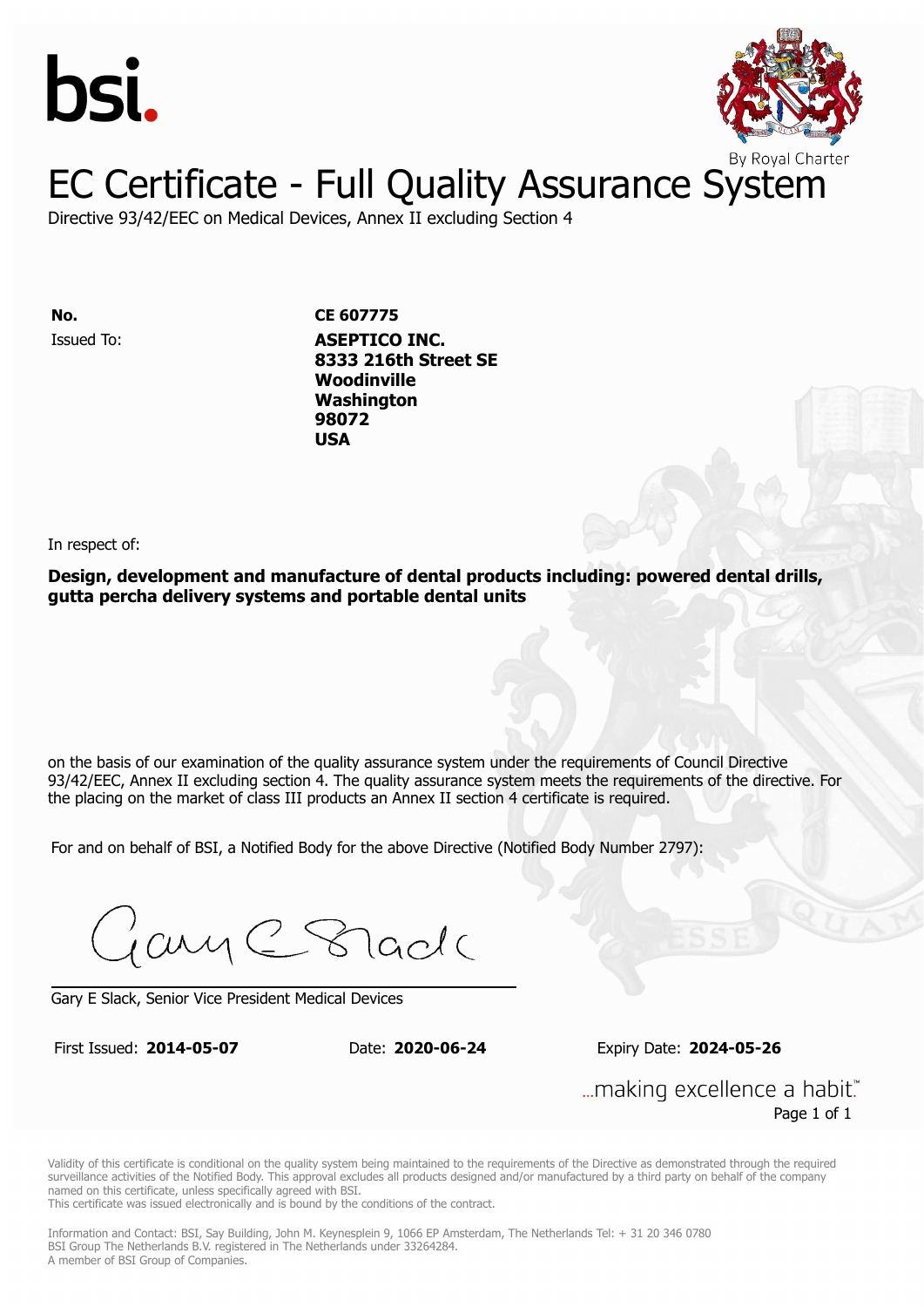



# EC Certificate - Full Quality Assurance System

Directive 93/42/EEC on Medical Devices, Annex II excluding Section 4

### List of Significant Subcontractors

Recognised as being involved in services relating to the product covered by:

Certificate No: **CE 607775** Date: **2020-06-24**

Issued To: **ASEPTICO INC. 8333 216th Street SE Woodinville Washington 98072 USA**

Advena Ltd Tower Business Centre, 2nd Flr, Tower Street, Swatar, BKR 4013 Malta

**Subcontractor: Service(s) supplied**

**EU Representative**

... making excellence a habit."

Page 1 of 1